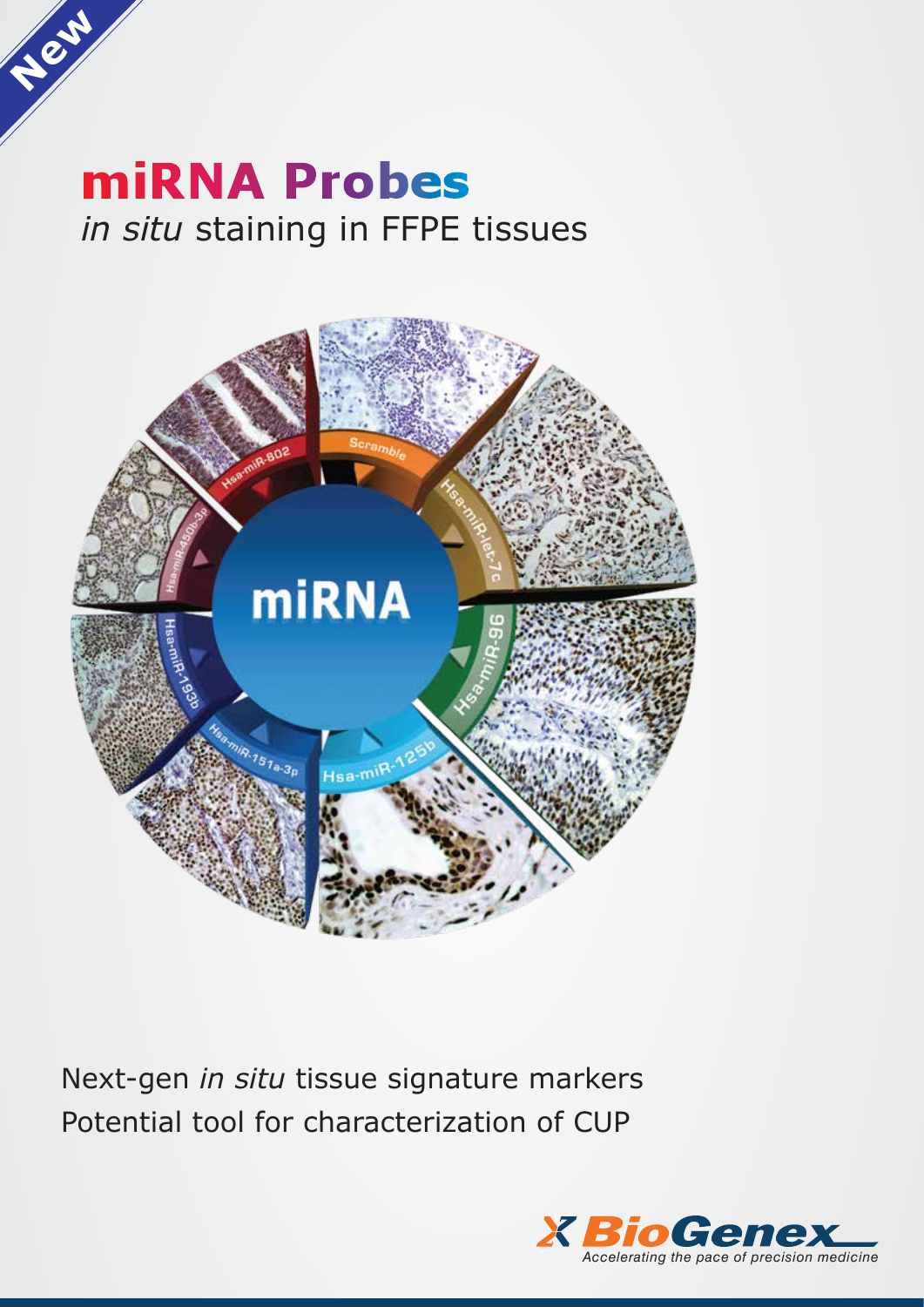# **microRNA** *In Situ* **Hybridization (miRNA ISH)**

microRNAs (miRNAs) are a recent addition to the diagnostic toolkit for cancer clinicians. MiRNAs are remarkably stable and are well preserved due to their very short sequences and resistance to endogenous enzymes. Unlike the traditional method of assessing miRNA by total RNA extraction followed by qRT-PCR or microarray techniques, utilizing in situ hybridization in formalin-fixed paraffin-embedded tissues (FFPE) reduces the loss of spatial context caused by tissue lysing.

#### **The miRNA expression profiles are used to assess the cancer type or conditionslike:**

- 1. Cancer of unknown primary
- 2. Undifferentiated and poorly differentiated tumors
- 3. Classification of cancer subtypes
- 4. Grading and staging of cancer

#### **miRNA Probes**

BioGenex miRNA probes portfolio includes **245 unique miRNA probes,** that can be used for differentiation of malignant and benign tumors, early-stage cancer detection marker, identification of cancer of unknown primary (CUP), differentiation of cancer subtypes, grading, staging of cancer subtypes, and classifying undifferentiated and poorly differentiated tumors.

#### **Biomarker Panels**

Renal Cell Carcinoma Classification Panel



Glioma Subtyping and Grading Panel

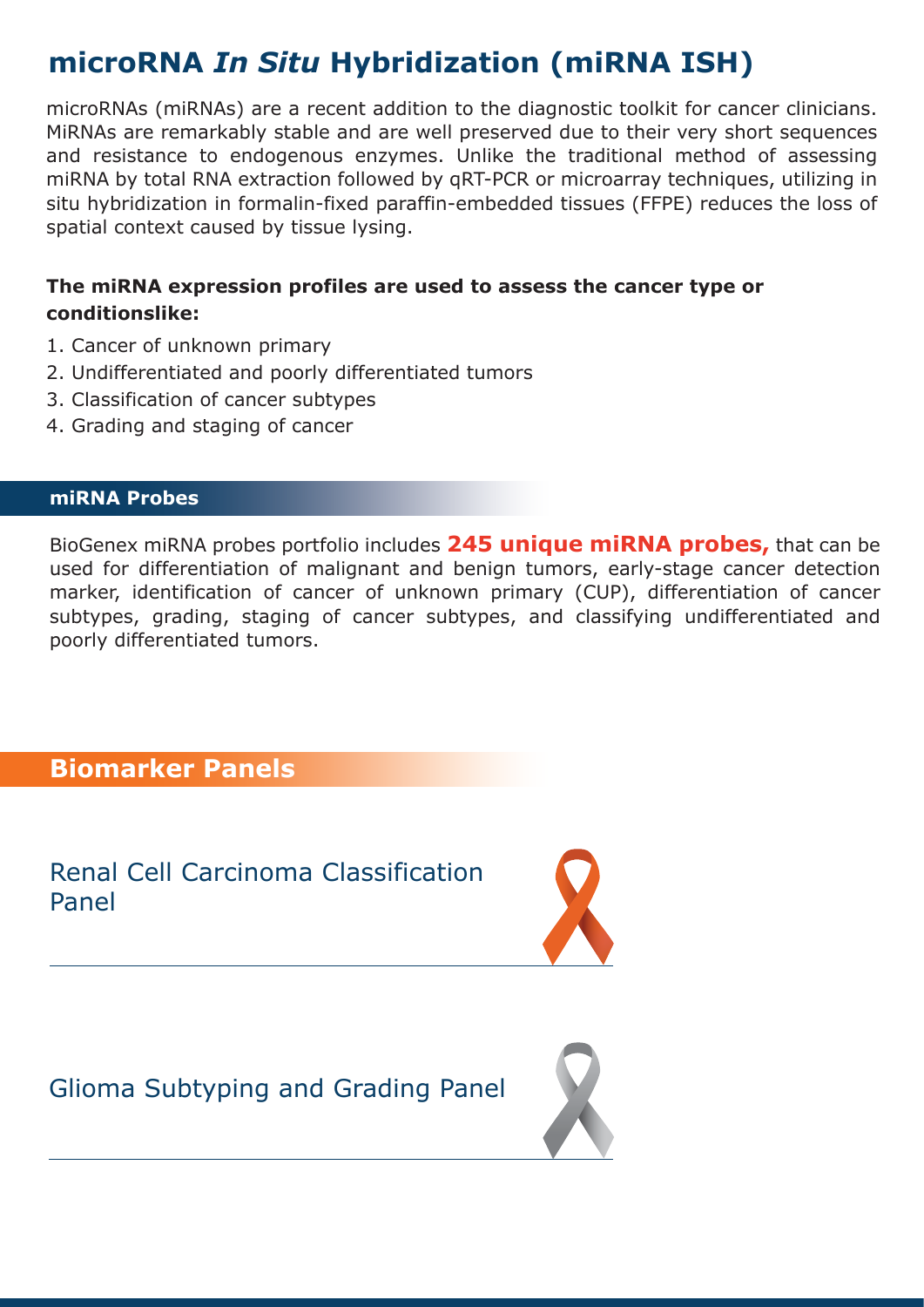Squamous Cell Carcinoma and Adenocarcinoma Differentiation Panel





Differentiation of Prostate Cancer (PC) and Benign Prostatic Hyperplasia (BPH)



Gastric Differentiation and Subtyping Panel



Differentiation of moderate and poorly differentiated cervical squamous cell cancer